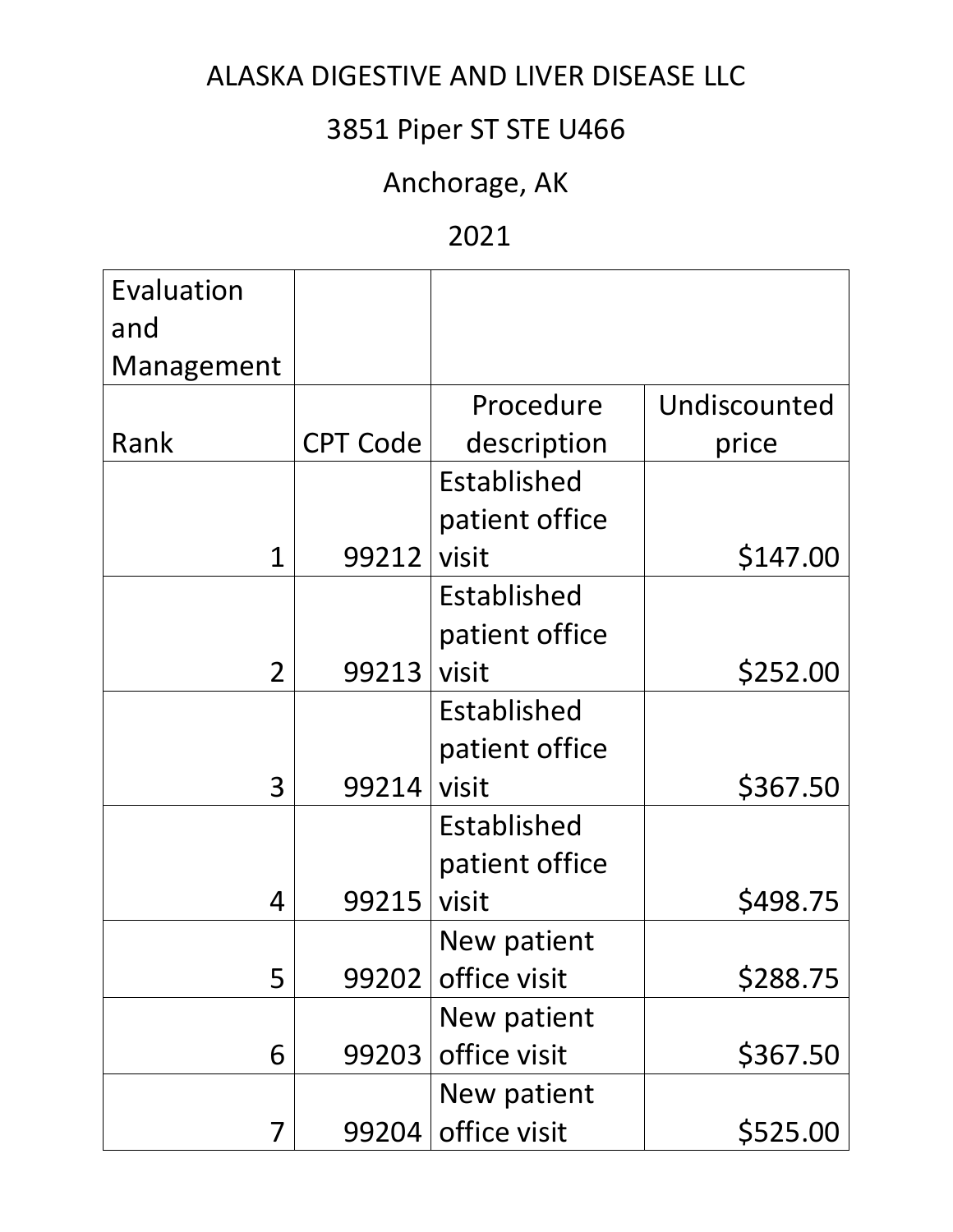|    | New patient        |          |
|----|--------------------|----------|
| 8  | 99205 office visit | \$603.75 |
|    | Hospital visit     |          |
|    | established        |          |
| 9  | $99232$ patient    | \$262.50 |
|    | Hospital visit     |          |
| 10 | 99223 New patient  | \$540.00 |

- Undiscounted prices for health care services described in this list may be higher or lower than the amount an individual will pay.
- "You will be provided with an estimate of anticipated charges for our nonemergency care upon request. Please do not hesitate to ask for information."
	- o <https://go.dhss.ak.local/pub/home/dph/VitalStats/Pages/transparency.aspx>
- **"CPT® Copyright 2020 [or insert applicable year]. American Medical Association. All rights reserved. CPT is a registered trademark of the American Medical Association. The CPT codes are provided 'as is' without warranty of any kind. The AMA specifically disclaims all liability for use or accuracy of any CPT codes."**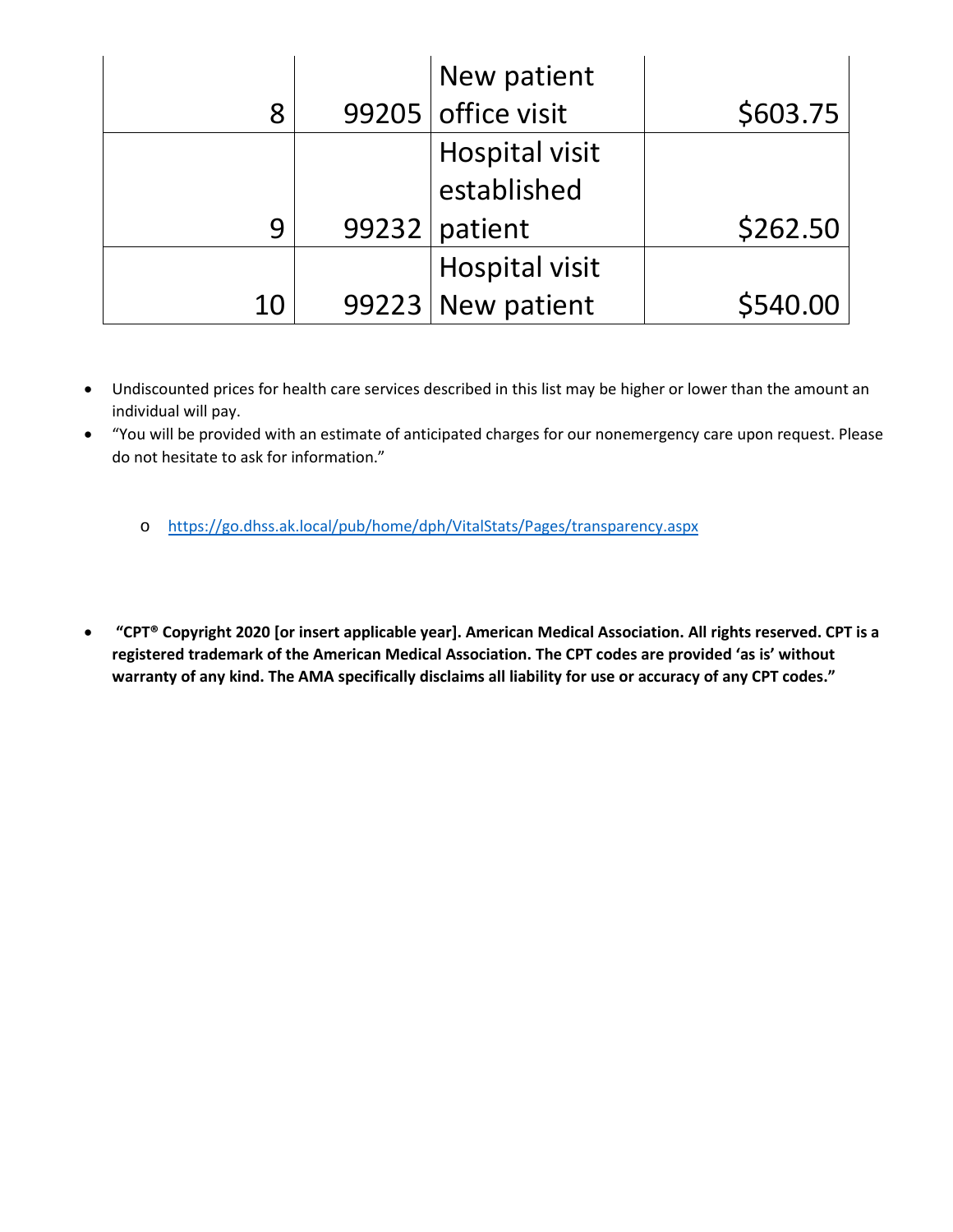#### 3851 Piper ST STE U466

## Anchorage\_ 2021

| Anesthesia     |                 |               |              |
|----------------|-----------------|---------------|--------------|
|                |                 | Procedure     | Undiscounted |
| Rank           | <b>CPT Code</b> | description   | price        |
|                |                 | Provider does |              |
|                |                 | not offer     |              |
| 1              |                 | service       |              |
| $\overline{2}$ |                 |               |              |
| 3              |                 |               |              |
| 4              |                 |               |              |
| 5              |                 |               |              |
| 6              |                 |               |              |
| 7              |                 |               |              |
| 8              |                 |               |              |
| 9              |                 |               |              |
| 10             |                 |               |              |

- Undiscounted prices for health care services described in this list may be higher or lower than the amount an individual will pay.
- "You will be provided with an estimate of anticipated charges for our nonemergency care upon request. Please do not hesitate to ask for information.
	- o <https://go.dhss.ak.local/pub/home/dph/VitalStats/Pages/transparency.aspx>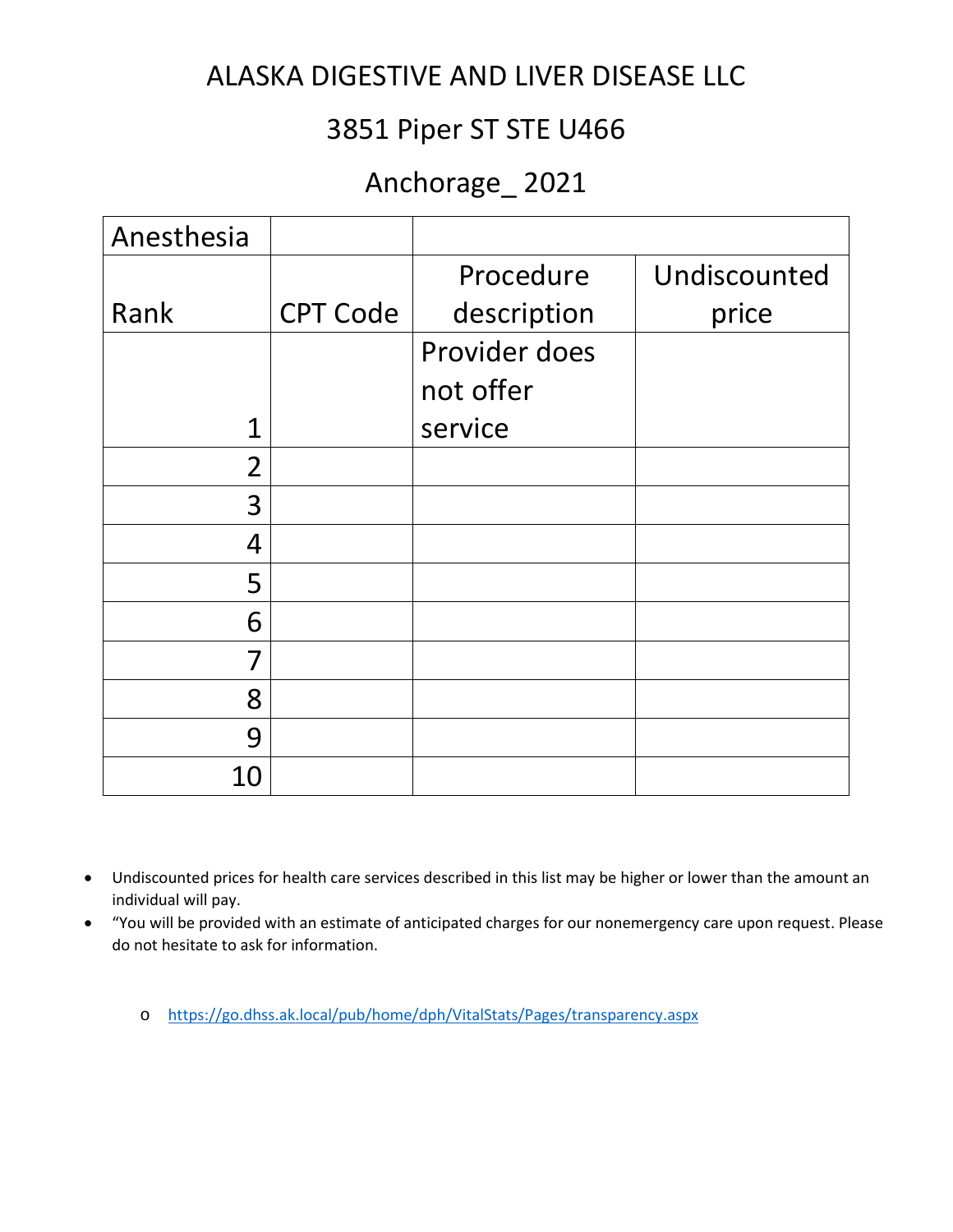# 3851 Piper ST STE U466

# Anchorage\_ 2021

| Surgery        |                 |                        |                    |
|----------------|-----------------|------------------------|--------------------|
| Rank           | <b>CPT Code</b> | Procedure description  | Undiscounted price |
|                |                 | Upper esophageal exam  |                    |
| $\overline{1}$ | 43239           | with biopsy            | \$1,184.40         |
|                |                 | Colonoscopy with       |                    |
| $\overline{2}$ | 45380           | biopsy                 | \$1,785.00         |
|                |                 | Colonoscopy with       |                    |
| 3              | 45385           | polyp/lesion removal   | \$2,073.75         |
|                |                 | Colonoscopy exam of    |                    |
| 4              |                 | 45378 entire colon     | \$1,470.00         |
| 5              | 43235           | Upper esophageal exam  | \$1,021.65         |
|                |                 | Exam of hepatobiliary  |                    |
|                |                 | system with removal of |                    |
| 6              | 43264           | debris                 | \$2,625.00         |
|                |                 | Exam of hepatobiliary  |                    |
|                |                 | system with stent      |                    |
| 7              | 43274           | placement              | \$3,307.50         |
|                |                 | Colonoscopy with       |                    |
| 8              | 45381           | submucosal injection   | \$1,793.00         |
|                |                 | Anoscopy exam of the   |                    |
| 9              | 46600           | anal canal             | \$530.00           |
|                |                 | Proctosigmoidoscopy-   |                    |
|                |                 | diagnostic exam of the |                    |
| 10             | 45330           | rectum                 | \$451.50           |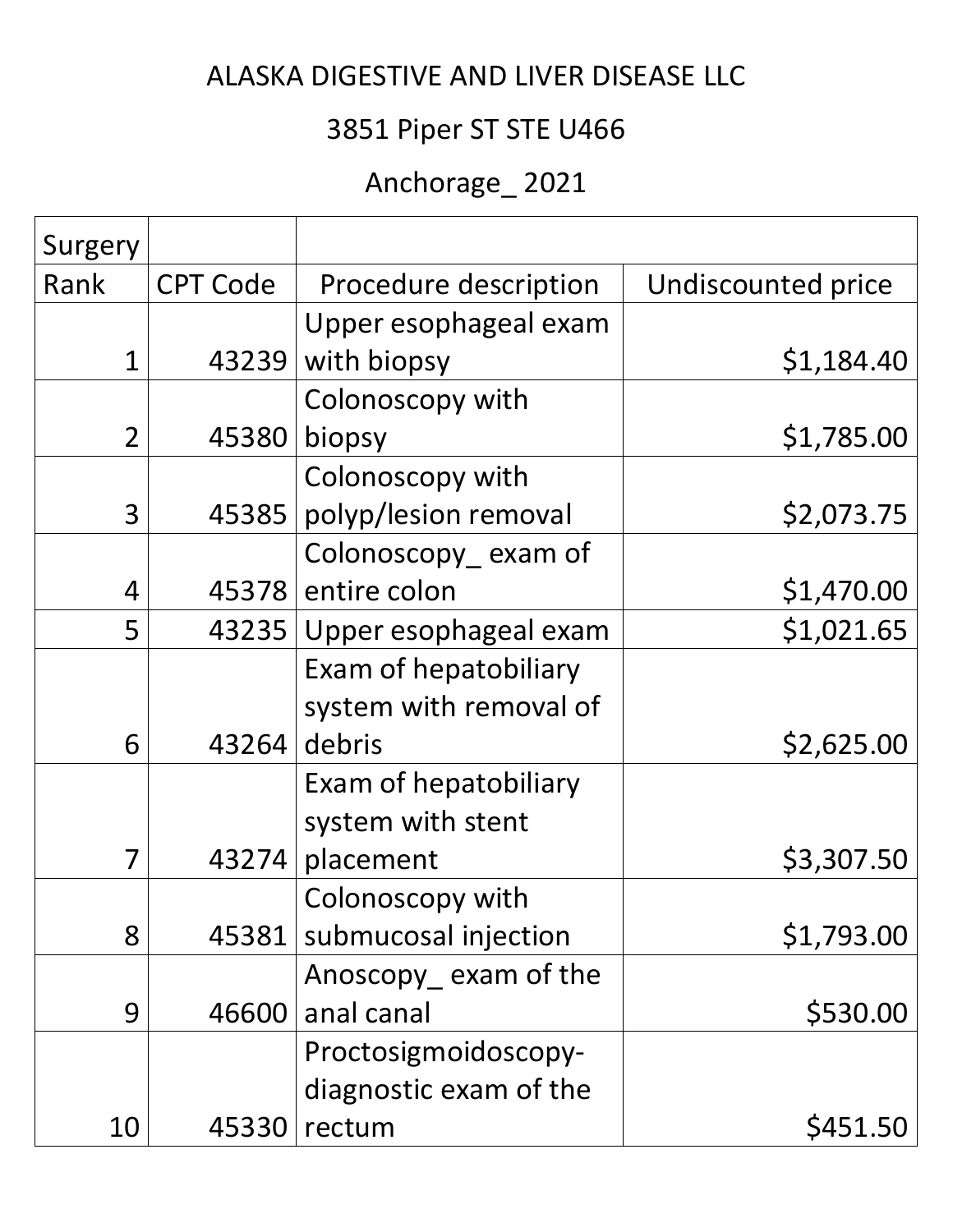- Undiscounted prices for health care services described in this list may be higher or lower than the amount an individual will pay.
- "You will be provided with an estimate of anticipated charges for our nonemergency care upon request. Please do not hesitate to ask for information.

<https://go.dhss.ak.local/pub/home/dph/VitalStats/Pages/transparency.aspx>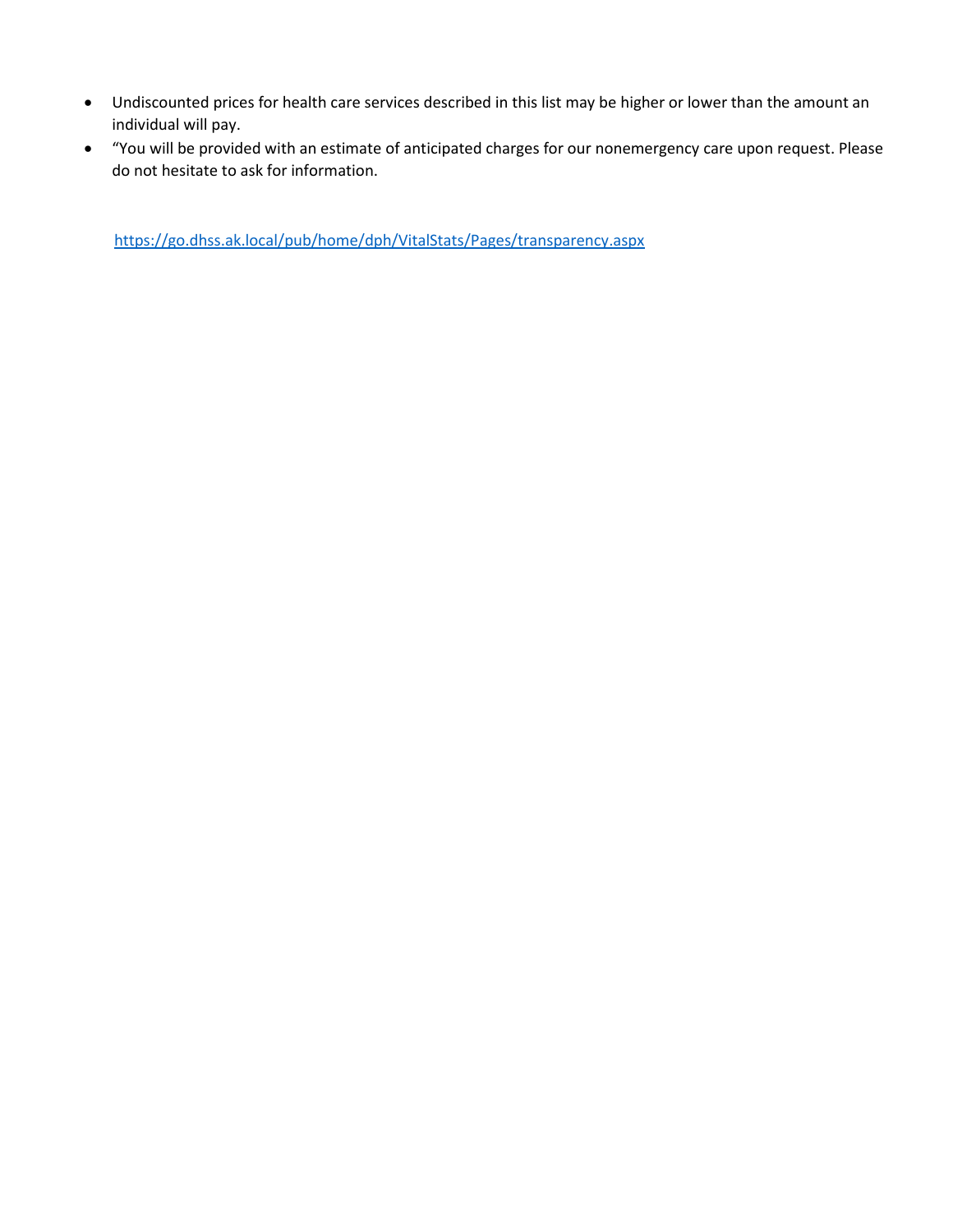## 3851 Piper ST STE U466

## Anchorage\_ 2021

| Radiology      |                 |                         |                    |
|----------------|-----------------|-------------------------|--------------------|
| Rank           | <b>CPT Code</b> | Procedure description   | Undiscounted price |
|                |                 | Provider does not offer |                    |
| 1              |                 | service                 |                    |
| $\overline{2}$ |                 |                         |                    |
| 3              |                 |                         |                    |
| 4              |                 |                         |                    |
| 5              |                 |                         |                    |
| 6              |                 |                         |                    |
| 7              |                 |                         |                    |
| 8              |                 |                         |                    |
| 9              |                 |                         |                    |
| 10             |                 |                         |                    |

- Undiscounted prices for health care services described in this list may be higher or lower than the amount an individual will pay.
- "You will be provided with an estimate of anticipated charges for our nonemergency care upon request. Please do not hesitate to ask for information.

<https://go.dhss.ak.local/pub/home/dph/VitalStats/Pages/transparency.aspx>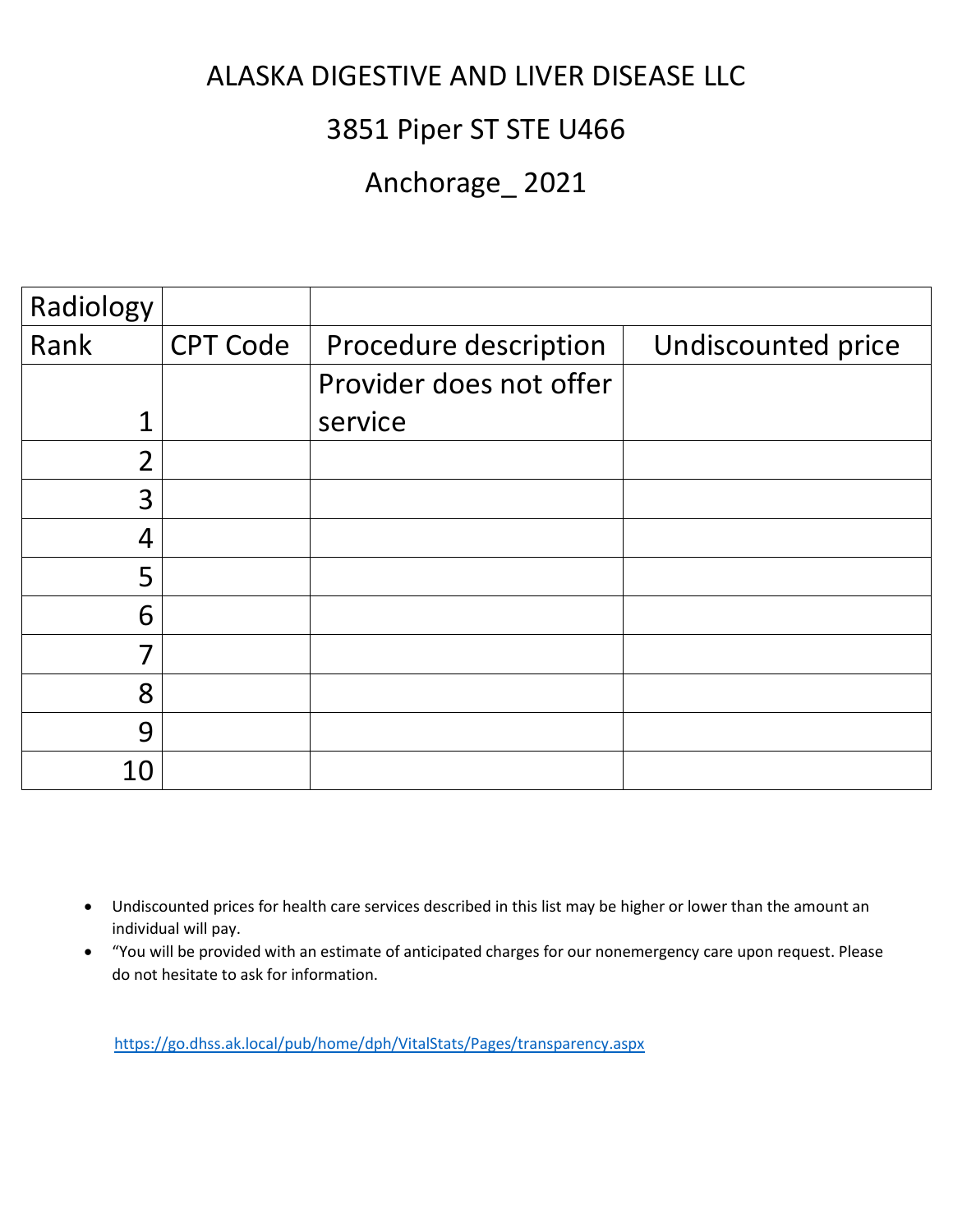## 3851 Piper ST STE U466

## Anchorage\_ 2021

| Pathology<br>and |                 |                                 |              |
|------------------|-----------------|---------------------------------|--------------|
| Laboratory       |                 |                                 |              |
|                  |                 |                                 | Undiscounted |
| Rank             | <b>CPT Code</b> | Procedure description           | price        |
| 1                |                 | Provider does not offer service |              |
| $\overline{2}$   |                 |                                 |              |
| 3                |                 |                                 |              |
| 4                |                 |                                 |              |
| 5                |                 |                                 |              |
| 6                |                 |                                 |              |
| 7                |                 |                                 |              |
| 8                |                 |                                 |              |
| 9                |                 |                                 |              |
| 10               |                 |                                 |              |

- Undiscounted prices for health care services described in this list may be higher or lower than the amount an individual will pay.
- "You will be provided with an estimate of anticipated charges for our nonemergency care upon request. Please do not hesitate to ask for information.

<https://go.dhss.ak.local/pub/home/dph/VitalStats/Pages/transparency.aspx>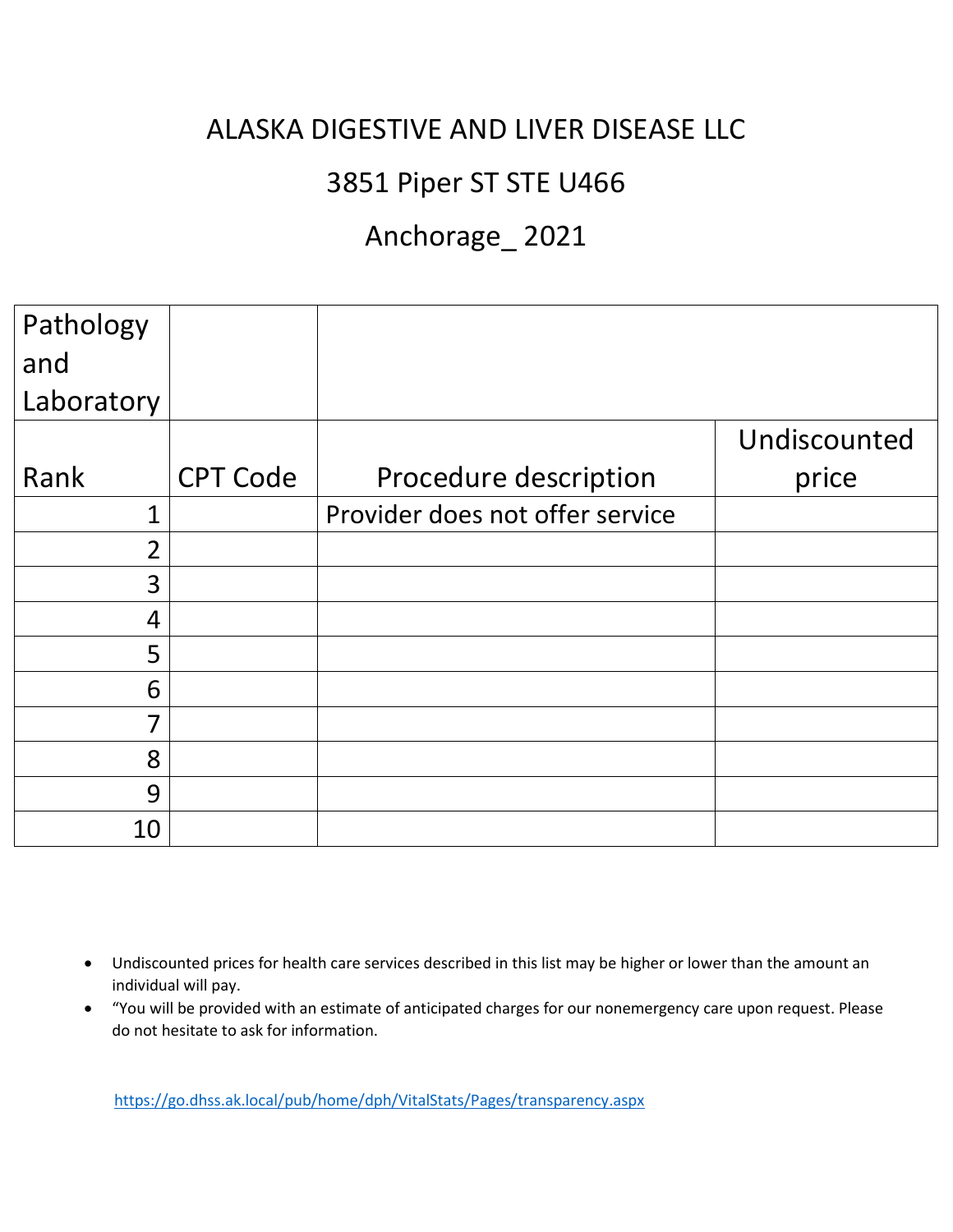# 3851 Piper ST STE U466

# Anchorage\_ 2021

| <b>Medicine</b> |                 |                                 |              |
|-----------------|-----------------|---------------------------------|--------------|
|                 |                 |                                 | Undiscounted |
| Rank            | <b>CPT Code</b> | Procedure description           | price        |
|                 |                 | Capsule gastrointestinal        |              |
|                 |                 | tract imaging w/                |              |
| $\overline{1}$  | 91110           | interpretation                  | \$5,250.00   |
| $\overline{2}$  | 91020           | <b>Gastric motility study</b>   | \$200.55     |
| 3               | 91037           | <b>Esophageal function test</b> | \$212.00     |
|                 |                 | Esophageal acid reflux test     |              |
| $\overline{4}$  | 91035           | with pH electrode               | \$451.50     |
|                 |                 | <b>Moderate Conscious</b>       |              |
| 5               | 99152           | sedation 15 minutes             | \$52.50      |
|                 |                 | <b>Moderate Conscious</b>       |              |
|                 |                 | sedation additional 15          |              |
| 6               | 99153           | minutes                         | \$78.75      |
|                 |                 | Initial intravenous infusion    |              |
| 7               | 96413           | complex drug                    | \$796.82     |
|                 |                 | Intravenous infusion            |              |
|                 |                 | additional time complex         |              |
| 8               | 96415           | drug                            | \$180.42     |
|                 |                 | Initial intravenous infusion    |              |
| 9               | 96365           | therapeutic                     | \$330.00     |
|                 |                 | Intravenous infusion            |              |
| 10              | 96366           | additional time therapeutic     | \$84.49      |